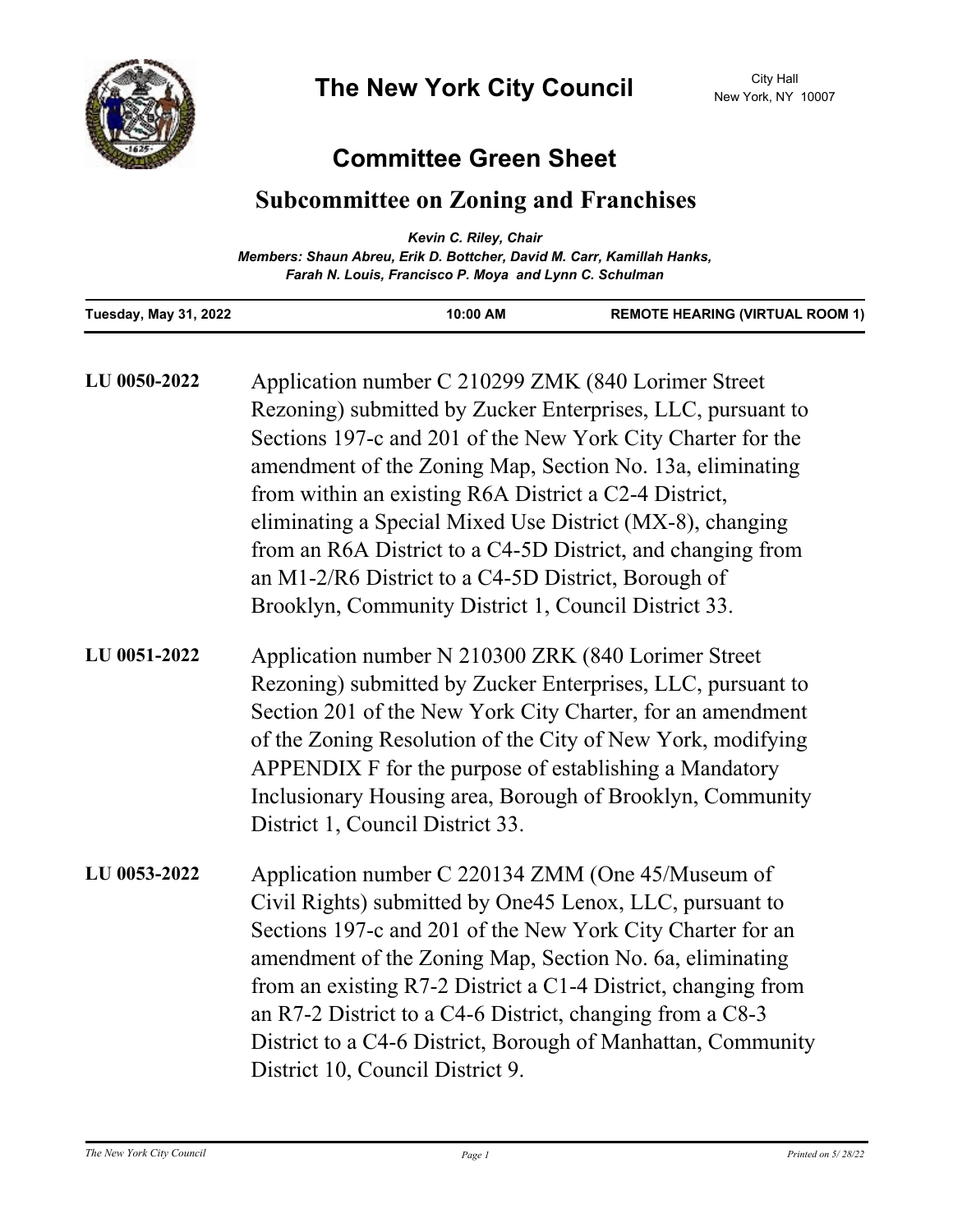| LU 0054-2022 | Application number N 220135 ZRM (One 45/Museum of              |
|--------------|----------------------------------------------------------------|
|              | Civil Rights) submitted by One45 Lenox, LLC, pursuant to       |
|              | Section 201 of the New York City Charter, for an amendment     |
|              | of the Zoning Resolution of the City of New York, modifying    |
|              | Article VII, Chapter 4 for the purpose of amending location of |
|              | commercial use regulations, and modifying APPENDIX F for       |
|              | the purpose of establishing a Mandatory Inclusionary Housing   |
|              | area, Borough of Manhattan, Community District 10, Council     |
|              | District 9.                                                    |

Application number C 220136 ZSM (One 45/Museum of Civil Rights) submitted by One45 Lenox, LLC, pursuant to Sections 197c and 201 of the New York City Charter for the grant of a special permit pursuant to Section 74-743 of the Zoning Resolution to modify the tower regulations of Section 35-64 (Special Tower Regulations for Mixed Buildings) of a mixed-use building (Building 1), in connection with a proposed mixed-use development, within a large-scale general development, bounded by West 145th Street, Lenox Avenue – Malcolm X. Boulevard, West 144th Street, a line 100 feet northwesterly of Lenox Avenue – Malcolm X. Boulevard, a line midway between West 144th Street and West 145th Street, and a line 160 feet southeasterly of Adam Clayton Powell Jr. Boulevard (Block 2013, Lots 29, 33, 38, 44 and 50), in a C4-6 District, Borough of Manhattan, Community District 10, Council District 9. **LU 0055-2022**

Application number C 220137(A) ZSM (One 45/Museum of Civil Rights) submitted by One45 Lenox, LLC, pursuant to Sections 197-c and 201 and proposed for modification pursuant to Section 2-06(c)(1) of the Uniform Land Use Review Procedure of the New York City Charter for the grant of special permits pursuant to Section 74-744(b) of the Zoning Resolution to modify requirements of Section 32-42 (Location **LU 0056-2022**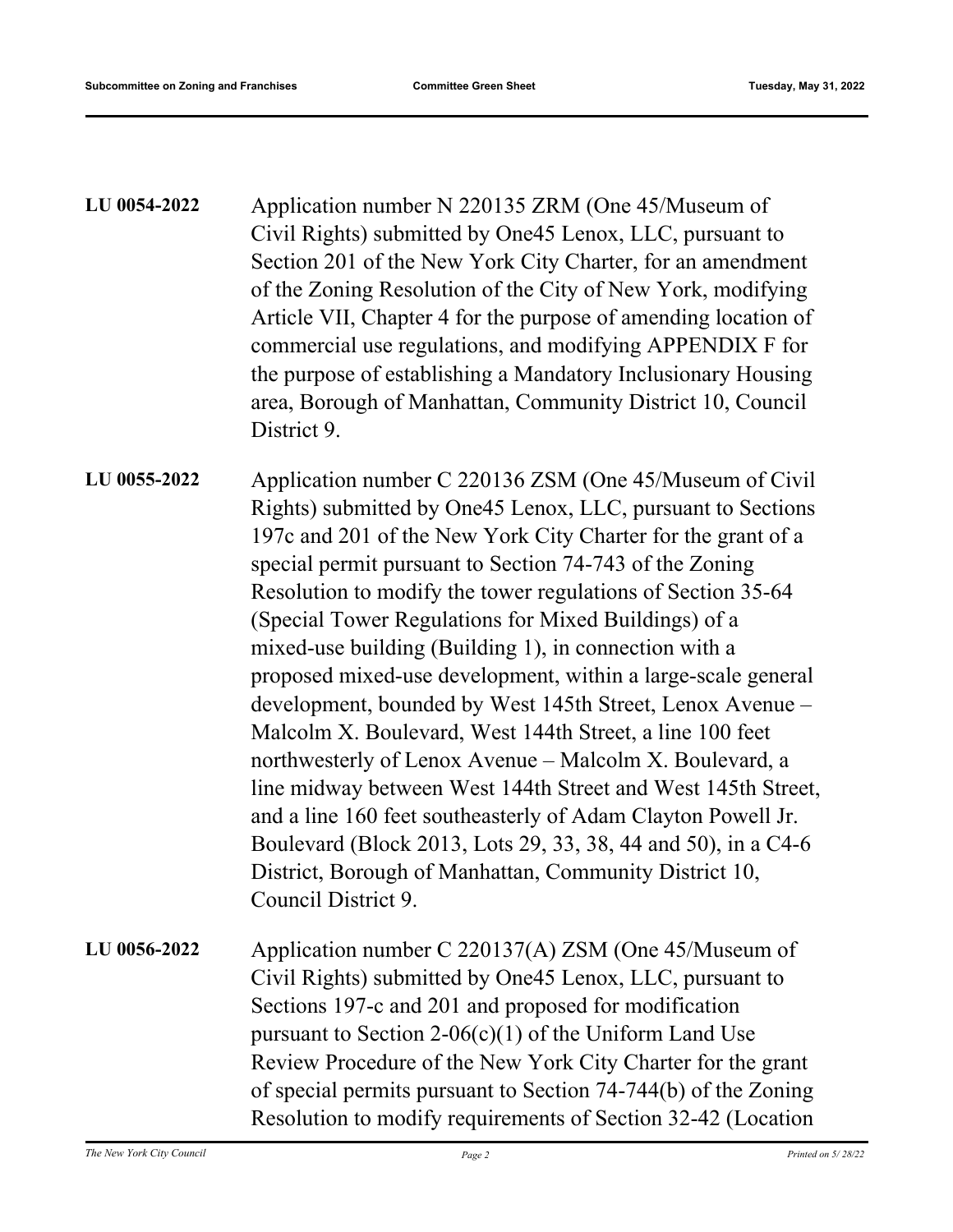Within Buildings) to allow commercial uses (banquet hall use & office amenity space) to be located above residential use, and to modify the requirements of Section 32-423 (Limitation on ground floor location) to allow Use Group 9 uses (banquet hall use) to be located within 50 feet of the street wall of a mixed-use building (Building 1); and Section 74-744(c) of the Zoning Resolution to modify the signage regulations of Section 32-641 (Total Surface Area of Signs), 32-642 (Non-Illuminated Signs), 32-644 (Illuminated or Flashing Signs in C4, C5-4, C6 & C7 Districts), Section 32-652 (Permitted Projection in all other Commercial Districts) and Section 32-655 (Height of Signs in all other Commercial Districts); in connection with a proposed mixed-use development, within a large-scale general development, bounded by West 145th Street, Lenox Avenue – Malcolm X. Boulevard, West 144th Street, a line 100 feet northwesterly of Lenox Avenue – Malcolm X. Boulevard, a line midway between West 144th Street and West 145th Street, and a line 160 feet southeasterly of Adam Clayton Powell Jr. Boulevard (Block 2013, Lots 29, 33, 38, 44 and 50), in a C4-6 District, Borough of Manhattan, Community District 10, Council District 9.

Application number C 220142 ZSM (One 45/Museum of Civil Rights) submitted by One45 Lenox, LLC, pursuant to Sections197-c and 201 of the New York City Charter for the grant of a special permit pursuant to Section 74-533 of the Zoning Resolution to reduce the required accessory off-street parking spaces to 130 spaces (20%) for dwelling units in a development within a Transit Zone, that includes at least 20 percent of all dwelling units as income-restricted housing units, in connection with a proposed mixed-use development, within a large-scale general development, bounded by West 145th Street, Lenox Avenue – Malcolm X. Boulevard, West **LU 0057-2022**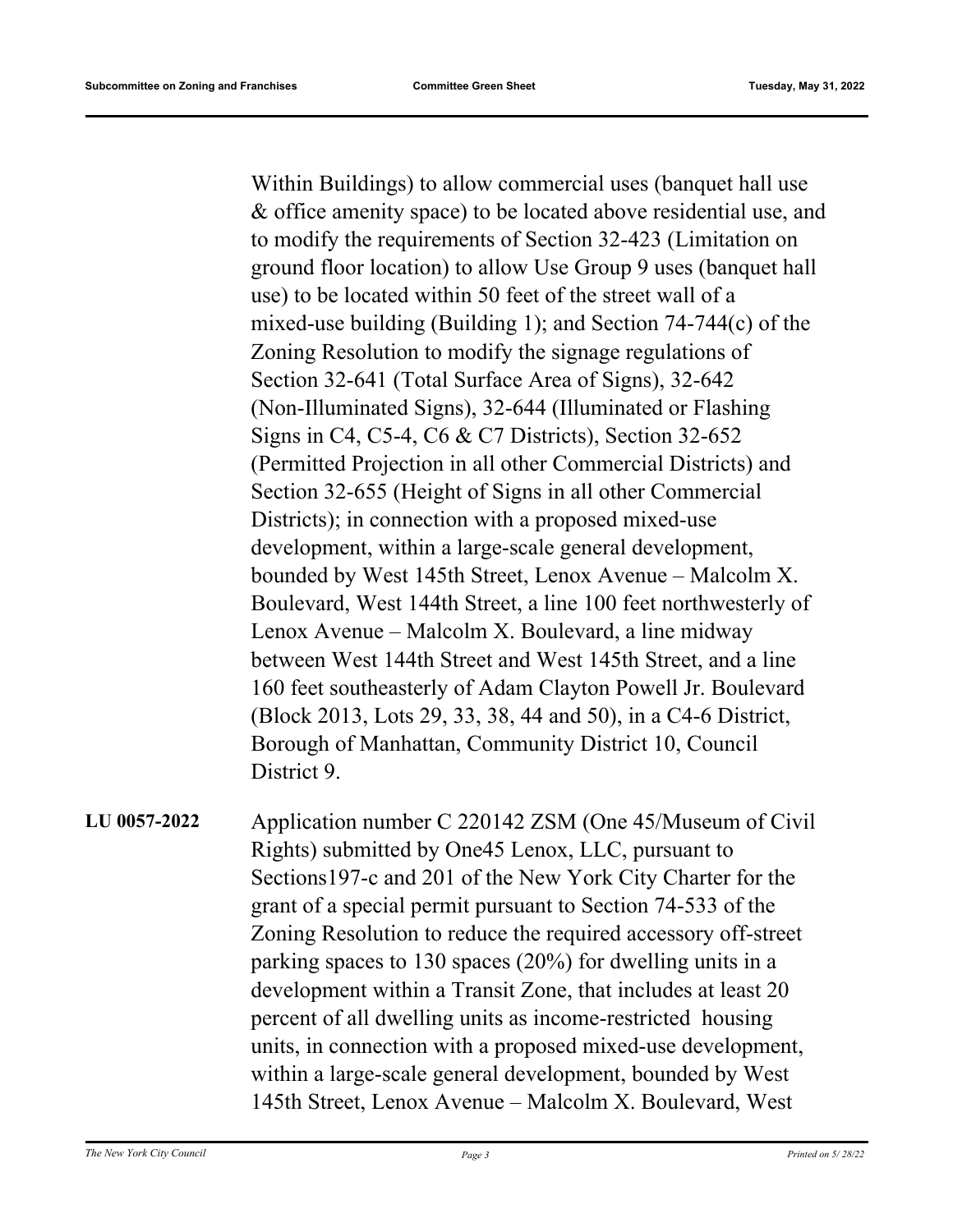144th Street, a line 100 feet northwesterly of Lenox Avenue – Malcolm X. Boulevard, a line midway between West 144th Street and West 145th Street, and a line 160 feet southeasterly of Adam Clayton Powell Jr. Boulevard (Block 2013, Lots 29, 33, 38, 44 and 50), in a C4-6 District, Borough of Manhattan, Community District 10, Council District 9.

- Application number C 210391 ZMX (1930 Adee Avenue Rezoning) submitted by Centerland Realty, LLC, pursuant to Sections 197-c and 201 of the New York City Charter for the amendment of the Zoning Map, Section Nos. 2b and 4a, by changing from an R4 District to an R6B District, Borough of the Bronx, Community District 12, Council District 12. **LU 0058-2022**
- Application number N 210392 ZRX (1930 Adee Avenue Rezoning) submitted by Centerland Realty, LLC, pursuant to Section 201 of the New York City Charter, for an amendment of the Zoning Resolution of the City of New York, modifying Appendix F for the purpose of establishing a Mandatory Inclusionary Housing area, Borough of the Bronx, Community District 12, Council District 12. **LU 0059-2022**
- Application number C 200228 ZMX (4541 Furman Avenue Rezoning) submitted by Markland 4551, LLC, pursuant to Sections 197-c and 201 of the New York City Charter for an amendment of the Zoning Map, Section No. 2a, changing from an M1-1 District to an R7D District and establishing within the proposed R7D District a C2-4 District, Borough of the Bronx, Community District 12, Council District 11. **LU 0063-2022**
- Application number N 200229 ZRX (4541 Furman Avenue Rezoning) submitted by Markland 4551, LLC, pursuant to Section 201 of the New York City Charter, for an amendment of the Zoning Resolution of the City of New York, modifying Appendix F for the purpose of establishing a Mandatory **LU 0064-2022**